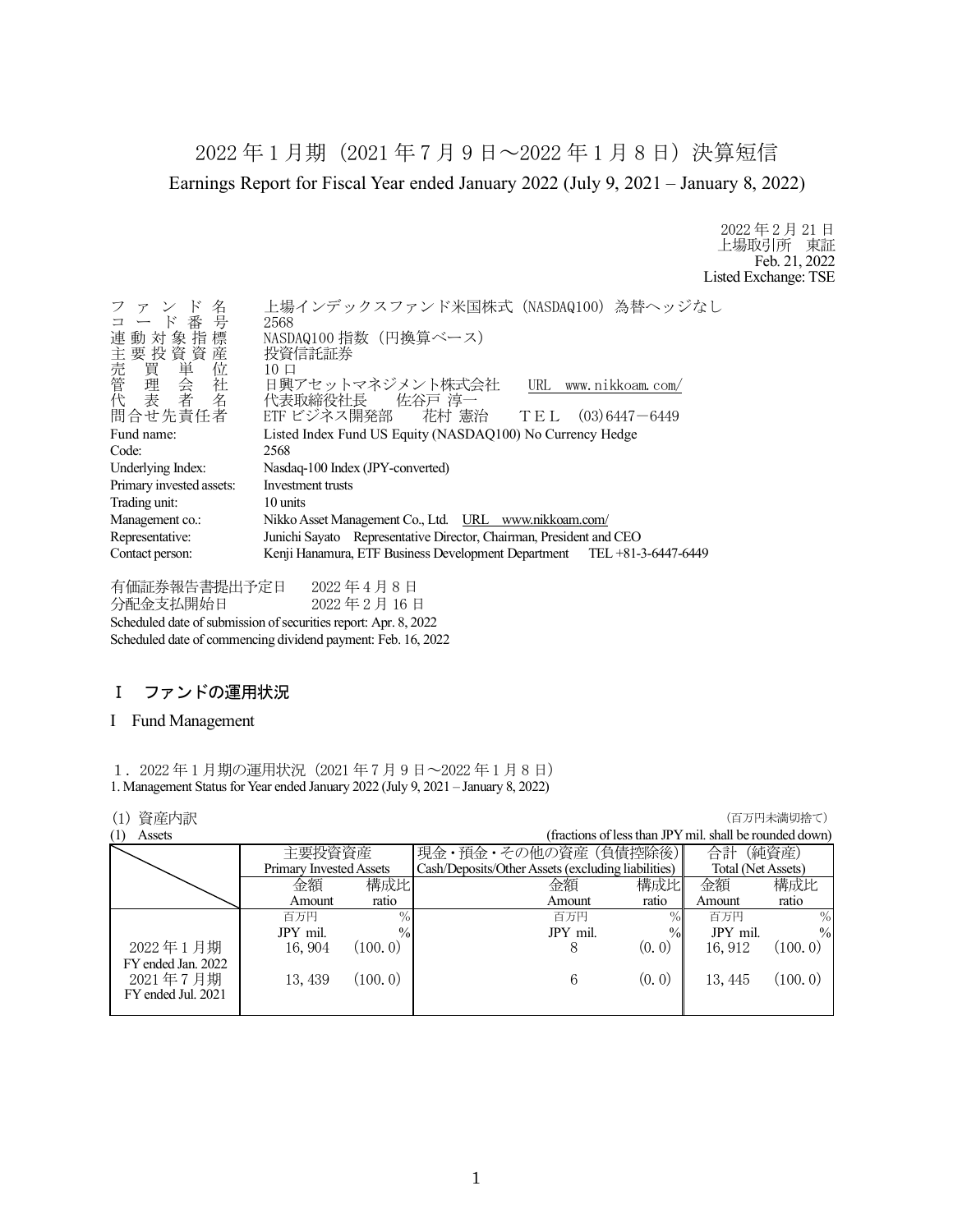#### (2) 設定・解約実績

#### (2) Creation and Redemption

|                                | 前計算期間末発行済口数<br>No. of Issued Units at End of<br>Previous Fiscal Period<br>(U) | 設定口数<br>No. of Units<br>Created<br>(②) | 解約口数<br>No. of Units<br>Redeemed<br>$\circledS$ | 当計算期間末発行済口数<br>No. of Issued Units at End of<br><b>Fiscal Period</b><br>$(①+②-③)$ |
|--------------------------------|-------------------------------------------------------------------------------|----------------------------------------|-------------------------------------------------|-----------------------------------------------------------------------------------|
| 2022年1月期<br>FY ended Jan. 2022 | 千口<br>'000 units<br>4,770                                                     | 千口<br>'000 units<br>2,075              | 千口<br>'000 units<br>1,470                       | 千日<br>'000 units<br>5,375                                                         |
| 2021年7月期<br>FY ended Jul. 2021 | 1,830                                                                         | 4, 185                                 | 1,245                                           | 4,770                                                                             |

### (3) 基準価額

(3) Net Asset Value

|                    | 総資産<br><b>Total Assets</b><br>$\circledcirc$ | 負債<br>Liabilities<br>(2) | 純資産<br>Net Assets<br>$(\mathcal{D}(\mathbb{O}-\mathbb{Q}))$ | 10 口当たり基準価額<br>((3)当計算期間末発行済口数)<br>$\times$ 10)<br>Net Asset Value per 10 units<br>((3/No. of Issued Units at End of Fiscal Period)×10) |
|--------------------|----------------------------------------------|--------------------------|-------------------------------------------------------------|-----------------------------------------------------------------------------------------------------------------------------------------|
| 2022年1月期           | 百万円                                          | 百万円                      | 百万円                                                         | 円                                                                                                                                       |
| FY ended Jan. 2022 | JPY mil.                                     | JPY mil.                 | JPY mil.                                                    | <b>JPY</b>                                                                                                                              |
| 2021年7月期           | 16,961                                       | 49                       | 16, 912                                                     | 31,465.2                                                                                                                                |
| FY ended Jul. 2021 | 13, 479                                      | 34                       | 13, 445                                                     | 28, 188.0                                                                                                                               |

#### (4) 分配金

(4) Dividend Payment

|                                | 10 口当たり分配金<br>Dividend per 10 units |
|--------------------------------|-------------------------------------|
|                                | 円<br>JPY                            |
| 2022年1月期<br>FY ended Jan. 2022 | 32                                  |
| 2021年7月期<br>FY ended Jul. 2021 | 29                                  |

(注)分配金は売買単位当たりの金額

\*Dividend per Trading Unit

2.会計方針の変更

2. Change in Accounting Policies

| ① 会計基準等の改正に伴う変更<br>俪<br>$\overline{\cdots}$                     |     |
|-----------------------------------------------------------------|-----|
| (1) Changes accompanying revision to accounting standards, etc. | No. |
| ② ①以外の変更<br>無                                                   |     |
| $(2)$ Changes other than those in $(1)$                         | No. |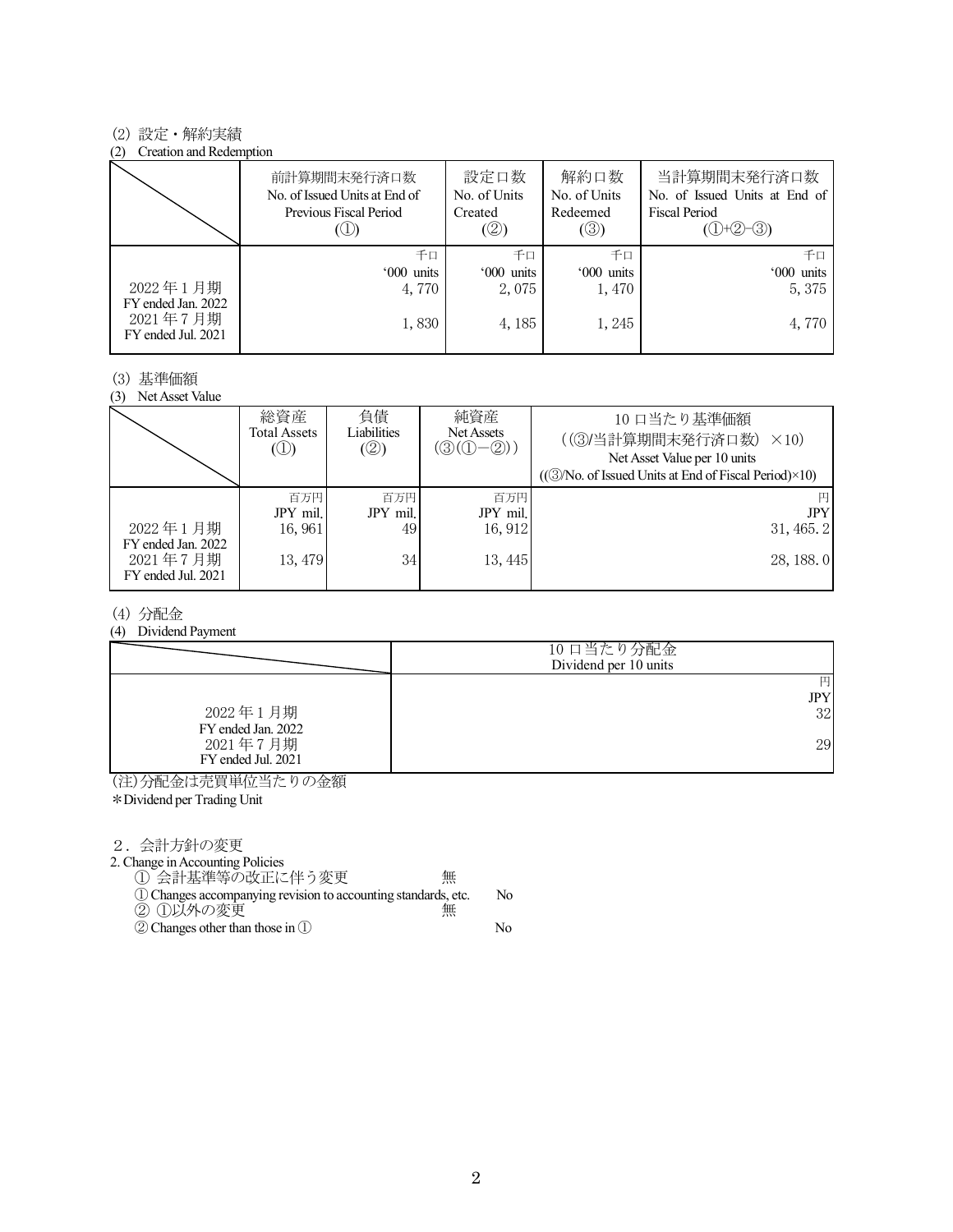## Ⅱ 財務諸表等 Financial Statements

### (1)貸借対照表 Balance Sheet

|                                                       |                                                                         | (単位:円) (Unit:JPY)                                                       |
|-------------------------------------------------------|-------------------------------------------------------------------------|-------------------------------------------------------------------------|
|                                                       | 第2期<br>2021年7月8日現在<br>2 <sup>nd</sup> Fiscal Year<br>As of Jul. 8, 2021 | 第3期<br>2022年1月8日現在<br>3 <sup>rd</sup> Fiscal Year<br>As of Jan. 8, 2022 |
| 資産の部 Assets                                           |                                                                         |                                                                         |
| 流動資産 Current assets                                   |                                                                         |                                                                         |
| コール・ローン Call loans                                    | 26, 136, 879                                                            | 38, 552, 204                                                            |
| 親投資信託受益証券 Parents trust<br>beneficiary securities     | 13, 439, 259, 942                                                       | 16, 904, 126, 958                                                       |
| 未収入金 Accounts receivable                              | 14, 420, 000                                                            | 19, 200, 000                                                            |
| 流動資産合計 Total current assets                           | 13, 479, 816, 821                                                       | 16, 961, 879, 162                                                       |
| 資産合計 Total assets                                     | 13, 479, 816, 821                                                       | 16, 961, 879, 162                                                       |
| 負債の部 Liabilities                                      |                                                                         |                                                                         |
| 流動負債 Current liabilities                              |                                                                         |                                                                         |
| 未払収益分配金 Unpaid dividends                              | 13, 833, 000                                                            | 17, 200, 000                                                            |
| 未払受託者報酬 Trustee fee payable                           | 2,020,360                                                               | 3, 026, 372                                                             |
| 未払委託者報酬 Investment trust<br>management fee payable    | 12, 411, 150                                                            | 18, 590, 921                                                            |
| 未払利息 Accrued interest expenses                        | 20                                                                      | $\overline{2}$                                                          |
| その他未払費用 Other accrued expenses                        | 5,859,004                                                               | 10, 495, 575                                                            |
| 流動負債合計 Total current liabilities                      | 34, 123, 534                                                            | 49, 312, 870                                                            |
| 負債合計 Total liabilities                                | 34, 123, 534                                                            | 49, 312, 870                                                            |
| 純資産の部 Net assets                                      |                                                                         |                                                                         |
| 元本等 Principal and other                               |                                                                         |                                                                         |
| 元本 Principal                                          | 9,540,000,000                                                           | 10, 750, 000, 000                                                       |
| 剰余金 Surplus                                           |                                                                         |                                                                         |
| 期末剰余金又は期末欠損金(△)<br>Surplus (deficit) at end of period | 3, 905, 693, 287                                                        | 6, 162, 566, 292                                                        |
| (分配準備積立金) Reserve for<br>distribution                 | 2, 816, 400                                                             | 4, 235, 485                                                             |
| 元本等合計 Total principal and other                       | 13, 445, 693, 287                                                       | 16, 912, 566, 292                                                       |
| 純資産合計 Total net assets                                | 13, 445, 693, 287                                                       | 16, 912, 566, 292                                                       |
| 負債純資産合計 Total liabilities and net<br>assets           | 13, 479, 816, 821                                                       | 16, 961, 879, 162                                                       |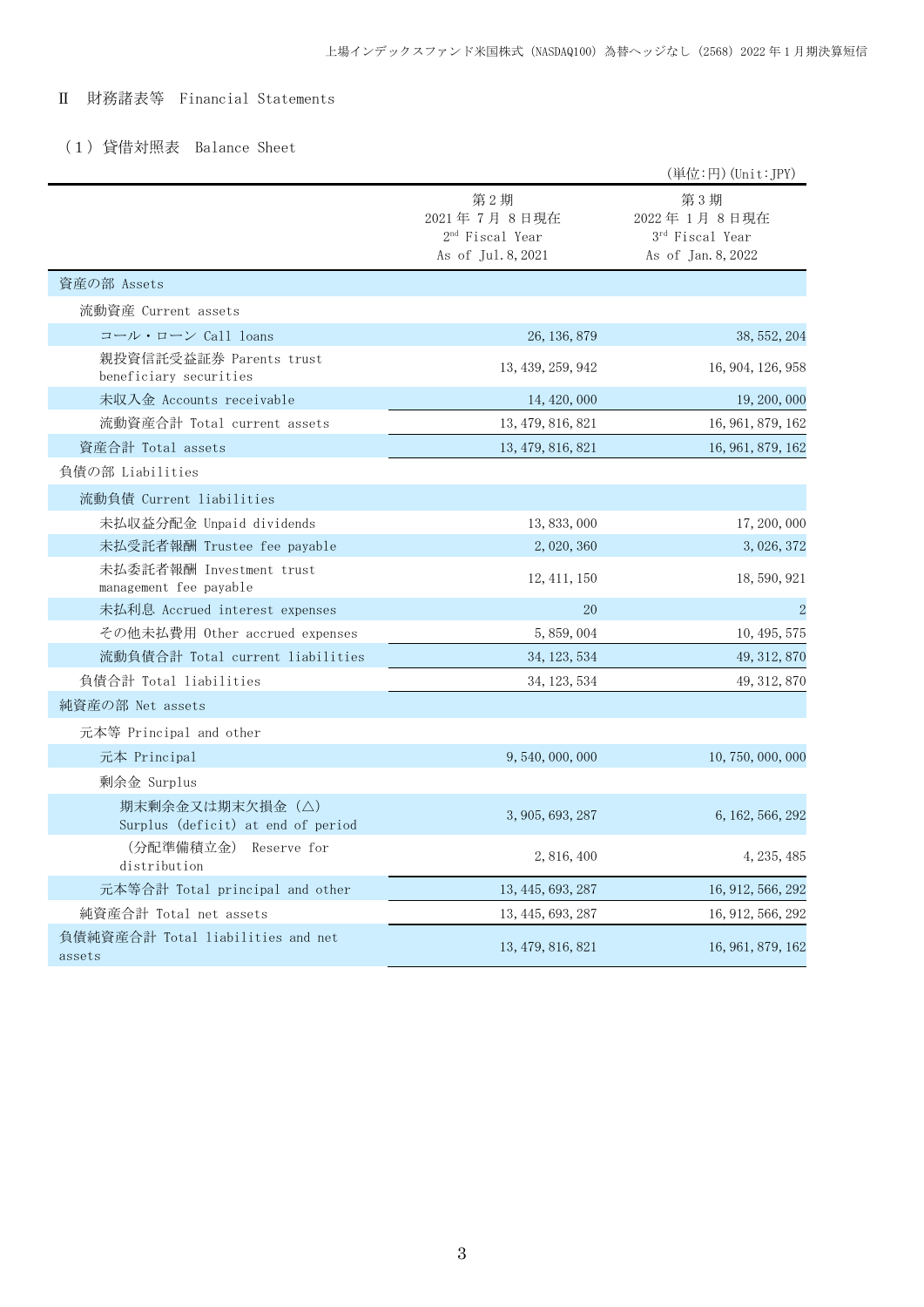# (2)損益及び剰余金計算書 Statement of Income and Retained Earnings

|                                                                                                                           |                                                                                                   | (単位:円) (Unit: JPY)                                                                              |
|---------------------------------------------------------------------------------------------------------------------------|---------------------------------------------------------------------------------------------------|-------------------------------------------------------------------------------------------------|
|                                                                                                                           | 第2期<br>2021年1月9日<br>自<br>至 2021年7月8日<br>$2nd$ Fiscal Year<br>From Jan. 9, 2021<br>to Jul. 8, 2021 | 第3期<br>2021年7月9日<br>自<br>至 2022年1月8日<br>3rd Fiscal Year<br>From Jul. 9, 2021<br>to Jan. 8, 2022 |
| 営業収益 Operating revenue                                                                                                    |                                                                                                   |                                                                                                 |
| 受取利息 Interest income                                                                                                      |                                                                                                   | 5                                                                                               |
| 有価証券売買等損益 Profit and loss on<br>buying and selling of securities and other                                                | 2, 286, 727, 213                                                                                  | 1, 729, 316, 907                                                                                |
| 営業収益合計 Total operating revenue                                                                                            | 2, 286, 727, 213                                                                                  | 1, 729, 316, 912                                                                                |
| 営業費用 Operating expenses                                                                                                   |                                                                                                   |                                                                                                 |
| 支払利息 Interest expenses                                                                                                    | 745                                                                                               | 5,268                                                                                           |
| 受託者報酬 Trustee fee                                                                                                         | 2, 020, 360                                                                                       | 3, 026, 372                                                                                     |
| 委託者報酬 Investment trust management fee                                                                                     | 12, 411, 150                                                                                      | 18, 590, 921                                                                                    |
| その他費用 Other expenses                                                                                                      | 5, 247, 917                                                                                       | 4,682,896                                                                                       |
| 営業費用合計 Total operating expenses                                                                                           | 19, 680, 172                                                                                      | 26, 305, 457                                                                                    |
| 営業利益又は営業損失 (△) Operating income<br>$(\text{loss})$                                                                        | 2, 267, 047, 041                                                                                  | 1, 703, 011, 455                                                                                |
| 経常利益又は経常損失(△)<br>Ordinary income<br>(loss)                                                                                | 2, 267, 047, 041                                                                                  | 1, 703, 011, 455                                                                                |
| 当期純利益又は当期純損失 (△) Net income<br>$(\text{loss})$                                                                            | 2, 267, 047, 041                                                                                  | 1, 703, 011, 455                                                                                |
| 一部解約に伴う当期純利益金額の分配額又は一部解<br>約に伴う当期純損失金額の分配額(△)<br>Distribution of net income (loss) from partial<br>redemptions            |                                                                                                   |                                                                                                 |
| 期首剰余金又は期首欠損金 (△) Surplus<br>(deficit) at beginning of period                                                              | 572, 942, 346                                                                                     | 3, 905, 693, 287                                                                                |
| 剰余金増加額又は欠損金減少額 Increase in<br>surplus or decrease in deficit                                                              | 1, 818, 406, 750                                                                                  | 2,000,895,650                                                                                   |
| 当期一部解約に伴う剰余金増加額又は欠損金減<br>少額 Increase in surplus or decrease in<br>deficit from partial redemptions                        |                                                                                                   |                                                                                                 |
| 当期追加信託に伴う剰余金増加額又は欠損金減<br>少額 Increase in surplus or decrease in<br>deficit from additional subscriptions for<br>the period | 1, 818, 406, 750                                                                                  | 2,000,895,650                                                                                   |
| 剰余金減少額又は欠損金増加額 Decrease in<br>surplus or increase in deficit                                                              | 738, 869, 850                                                                                     | 1, 429, 834, 100                                                                                |
| 当期一部解約に伴う剰余金減少額又は欠損金増<br>加額 Decrease in surplus or increase in<br>deficit from partial redemptions                        | 738, 869, 850                                                                                     | 1, 429, 834, 100                                                                                |
| 当期追加信託に伴う剰余金減少額又は欠損金増<br>加額 Decrease in surplus or increase in<br>deficit from additional subscriptions for<br>the period |                                                                                                   |                                                                                                 |
| 分配金 Dividends                                                                                                             | 13, 833, 000                                                                                      | 17, 200, 000                                                                                    |
| 期末剰余金又は期末欠損金(△)<br>Surplus<br>(deficit) at end of period                                                                  | 3, 905, 693, 287                                                                                  | 6, 162, 566, 292                                                                                |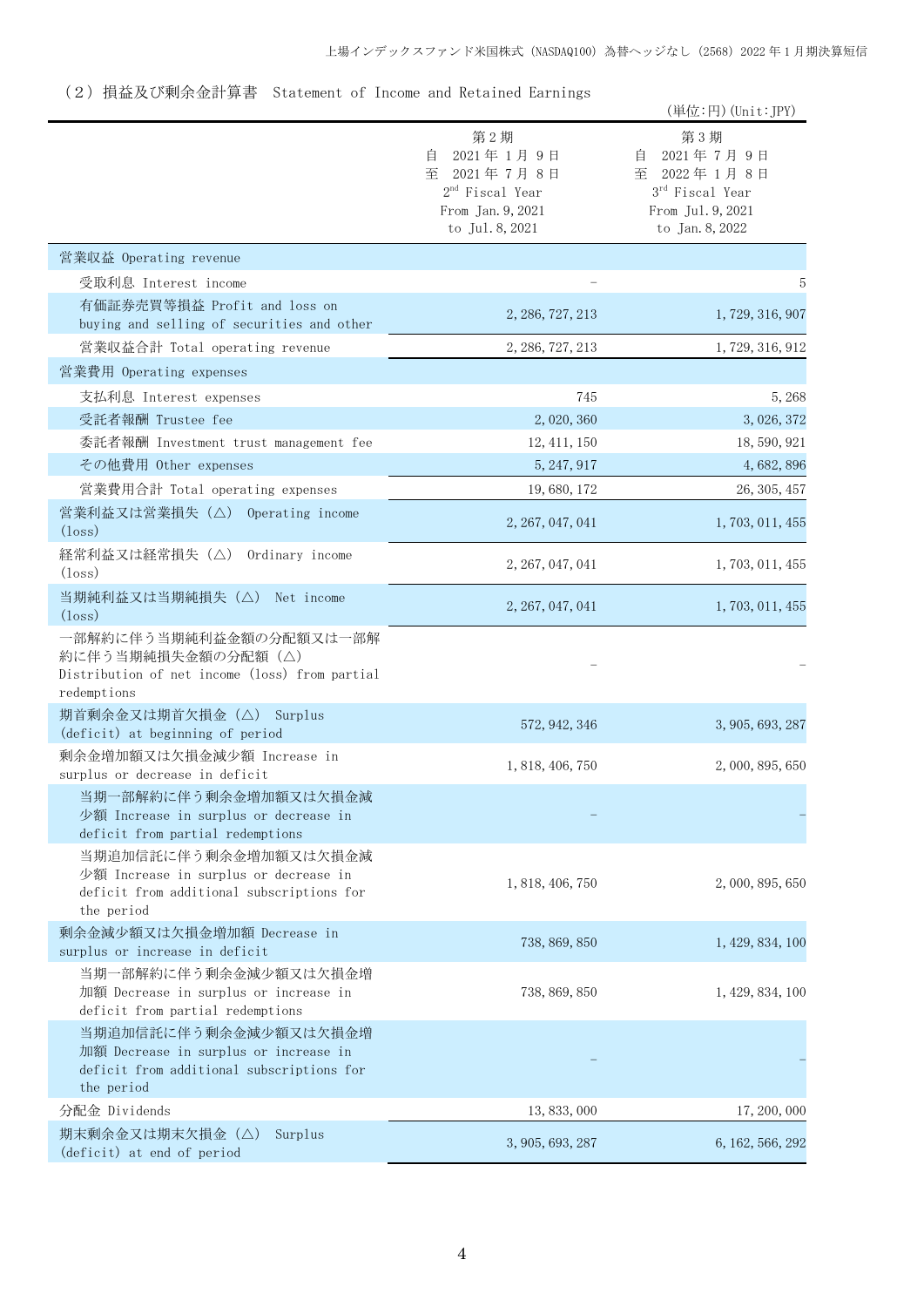(3)注記表

(重要な会計方針に係る事項に関する注記)

有価証券の評価基準及び評価方法 親投資信託受益証券

移動平均法に基づき当該親投資信託受益証券の基準価額で評価しております。

(貸借対照表に関する注記)

|       |           | 第2期                     | 第3期                             |
|-------|-----------|-------------------------|---------------------------------|
|       |           | 2021 年 7月 8日現在          | 2022 年 1月 8日現在                  |
|       | 期首元本額     | $3,660,000,000$ 円       | $9,540,000,000$ 円               |
|       | 期中追加設定元本額 | 8, 370, 000, 000 $\Box$ | 4, 150, 000, 000 $\overline{H}$ |
|       | 期中一部解約元本額 | $2,490,000,000$ 円       | $2,940,000,000$ 円               |
| $2$ . | 受益権の総数    | $4,770,000$ $\Box$      | $5,375,000 \square$             |

(損益及び剰余金計算書に関する注記)

| 第2期         |                  |                    |               | 第3期                |                           |
|-------------|------------------|--------------------|---------------|--------------------|---------------------------|
| 自 2021年1月9日 |                  | 自 2021年7月9日        |               |                    |                           |
|             | 至 2021年7月8日      |                    |               | 至 2022年1月8日        |                           |
|             | 分配金の計算過程         |                    |               | 分配金の計算過程           |                           |
| A           | 当期配当等収益額         | $\triangle$ 745日   | A             | 当期配当等収益額           | $\triangle$ 5, 263 $\Box$ |
| B           | 親ファンドの配当等収益額     | $35, 195, 750$ 円   | B.            | 親ファンドの配当等収益額       | 44, 924, 537 円            |
| C           | 分配準備積立金          | 1, 133, 822 円      | $\mathcal{C}$ | 分配準備積立金            | 2,816,400円                |
| D           | 配当等収益額合計 (A+B+C) | 36, 328, 827 円     |               | D 配当等収益額合計 (A+B+C) | 47, 735, 674 円            |
| E           | 経費               | 19,679,427 円       | E             | 経費                 | 26, 300, 189 円            |
| F           | 収益分配可能額 (D-E)    | 16,649,400 円       |               | F 収益分配可能額 (D-E)    | $21,435,485$ 円            |
| G           | 収益分配金額           | 13,833,000 円       | G             | 収益分配金額             | 17,200,000 円              |
| H           | 次期繰越金(分配準備積立金)   | $2,816,400$ 円      | H             | 次期繰越金(分配準備積立金)     | $4,235,485$ 円             |
|             | $(F-G)$          |                    |               | $(F-G)$            |                           |
|             | 口数               | $4,770,000$ $\Box$ | L             | 口数                 | $5,375,000 \square$       |
|             | 分配金額(100 口当たり)   | 290 円              |               | J 分配金額 (100 口当たり)  | 320 円                     |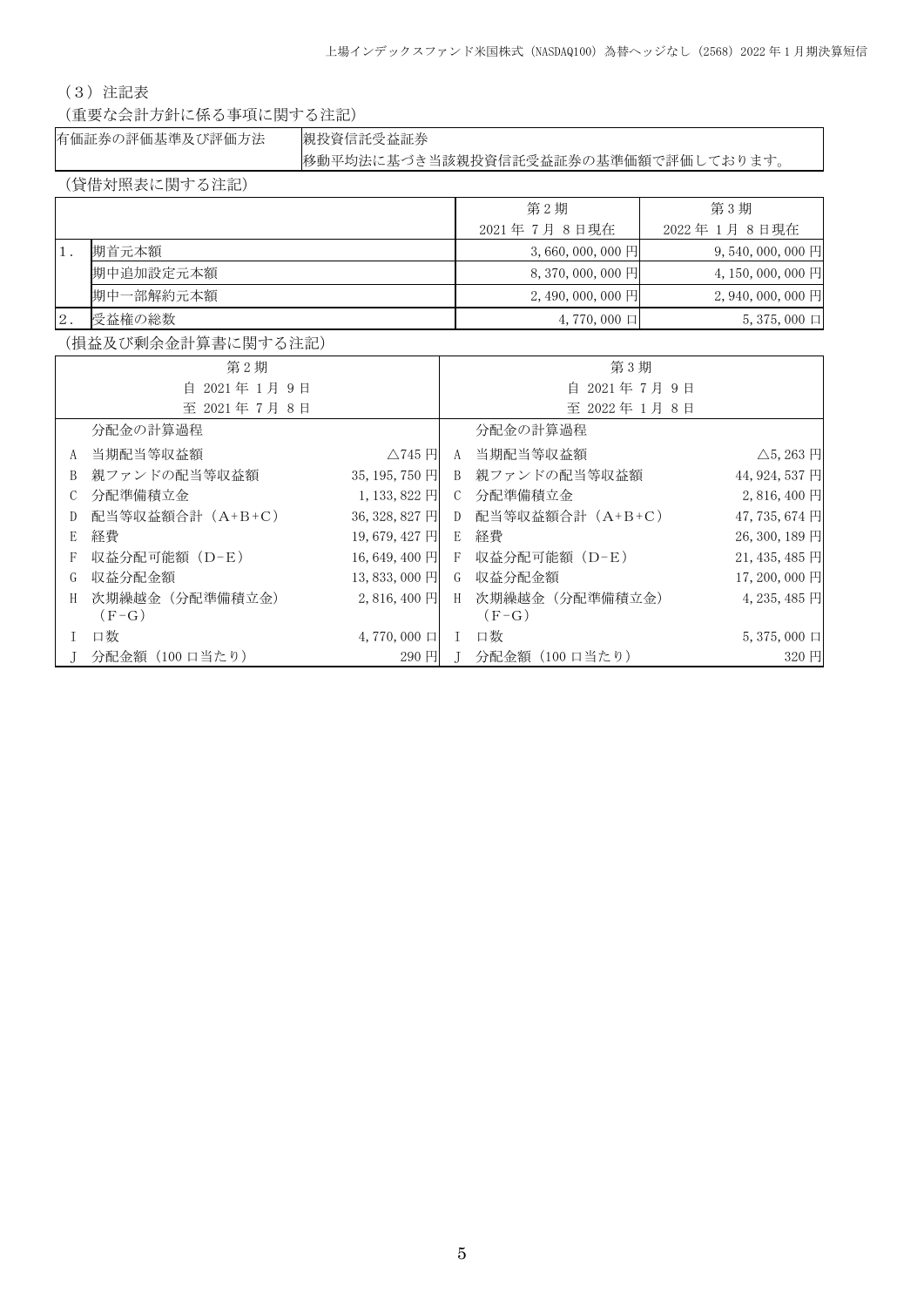(金融商品に関する注記)

Ⅰ金融商品の状況に関する事項

|                | 第2期                                                                                                                                                                                                                                                                                      | 第3期           |
|----------------|------------------------------------------------------------------------------------------------------------------------------------------------------------------------------------------------------------------------------------------------------------------------------------------|---------------|
|                | 自 2021年 1月 9日                                                                                                                                                                                                                                                                            | 自 2021年7月9日   |
|                | 至 2021年 7月 8日                                                                                                                                                                                                                                                                            | 至 2022年 1月 8日 |
| 金融商品に対する取組方針   | 当ファンドは証券投資信託として、有価 <br>証券、デリバティブ取引等の金融商品の<br>運用を信託約款に定める「運用の基本方<br>針」に基づき行っております。                                                                                                                                                                                                        | 同左            |
| るリスク           | 金融商品の内容及び当該金融商品に係 当ファンドが運用する主な有価証券は、<br>「重要な会計方針に係る事項に関する注<br> 記」の「有価証券の評価基準及び評価方 <br>法」に記載の有価証券等であり、全て売<br> 買目的で保有しております。また、主な<br>デリバティブ取引には、先物取引、オプ<br>ション取引、スワップ取引等があり、信<br>託財産に属する資産の効率的な運用に資<br>するために行うことができます。当該有<br>価証券及びデリバティブ取引には、性質<br>に応じてそれぞれ価格変動リスク、流動<br>性リスク、信用リスク等があります。 | 同左            |
| 金融商品に係るリスク管理体制 | 運用部門、営業部門と独立した組織であ<br>るリスク管理部門を設置し、全社的なリ<br>スク管理活動のモニタリング、指導の一<br>元化を図っております。                                                                                                                                                                                                            | 同左            |

#### Ⅱ金融商品の時価等に関する事項

|                             | 第2期                                                                                                                                                                                                                 | 第3期          |
|-----------------------------|---------------------------------------------------------------------------------------------------------------------------------------------------------------------------------------------------------------------|--------------|
|                             | 2021年7月8日現在                                                                                                                                                                                                         | 2022年1月8日現在  |
| 貸借対照表計上額、時価及びその差額           | 貸借対照表計上額は期末の時価で計上し<br>ているため、その差額はありません。                                                                                                                                                                             | 同左           |
| 時価の算定方法                     | (1)有価証券                                                                                                                                                                                                             | (1)有価証券      |
|                             | 売買目的有価証券                                                                                                                                                                                                            |              |
|                             | 重要な会計方針に係る事項に関する注記<br>「有価証券の評価基準及び評価方法」に<br>記載しております。                                                                                                                                                               | 同左           |
|                             | (2)デリバティブ取引                                                                                                                                                                                                         | (2)デリバティブ取引  |
|                             | 該当事項はありません。                                                                                                                                                                                                         | 同左           |
|                             | (3)上記以外の金融商品                                                                                                                                                                                                        | (3)上記以外の金融商品 |
|                             | 短期間で決済されることから、時価は帳<br>簿価額と近似しているため、当該金融商<br>品の時価を帳簿価額としております。                                                                                                                                                       | 同左           |
| 金融商品の時価等に関する事項につい<br>ての補足説明 | 金融商品の時価には、市場価格に基づく   金融商品の時価の算定においては一定の<br>価額のほか、市場価格がない場合には合  前提条件等を採用しているため異なる前<br>理的に算定された価額が含まれておりま 提条件等によった場合、当該価額が異な<br>す。当該価額の算定においては一定の前 ることもあります。<br>提条件等を採用しているため、異なる前<br>提条件等によった場合、当該価額が異な<br>ることもあります。 |              |